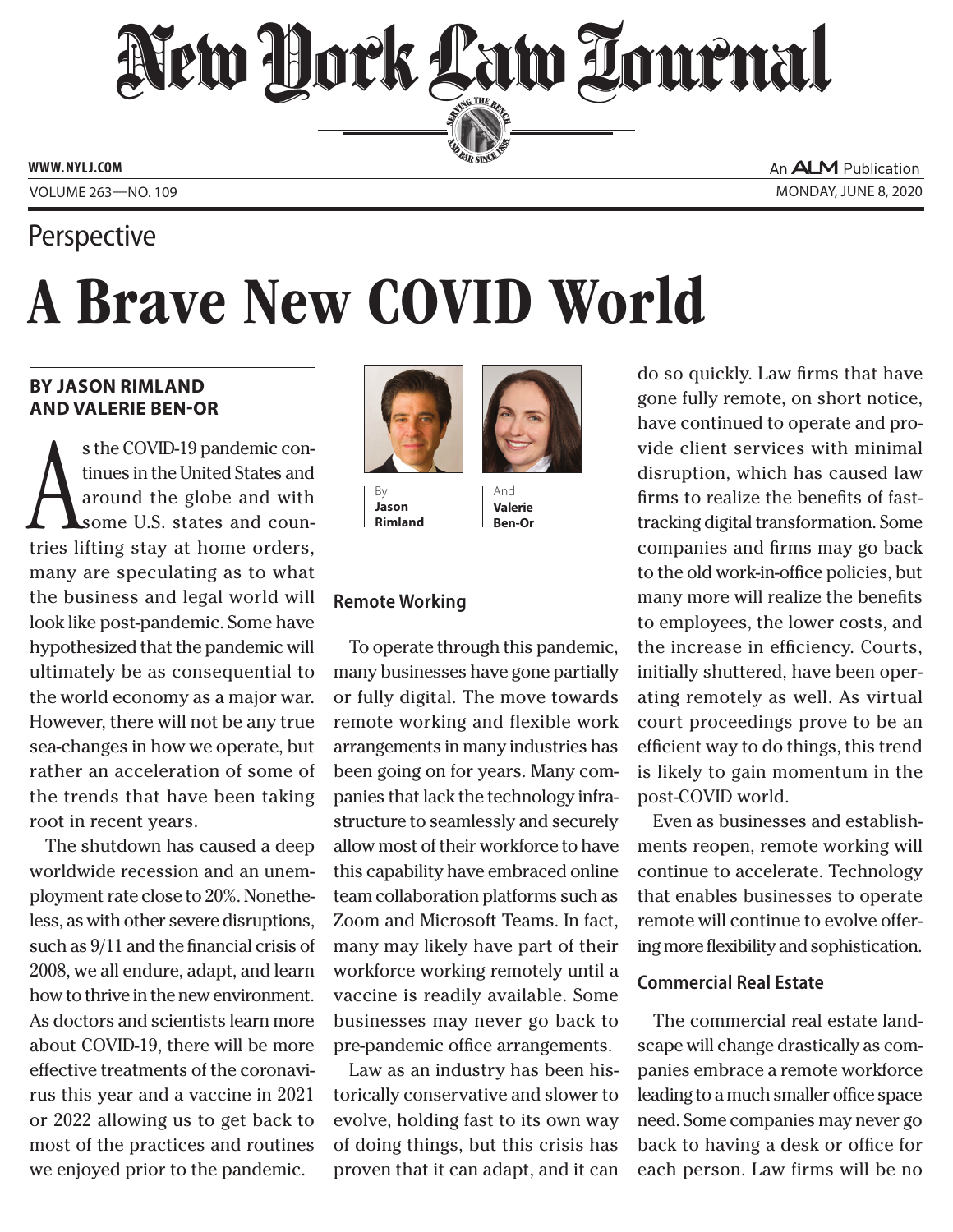exception. The need for office space could decrease by 20% to 40%.

The pandemic accelerates the deterioration of the retail real estate market and this trend will continue post-COVID-19. Many retail businesses do not have the cash reserves to survive this pandemic even with the government bailout. Though the public will inevitably slowly return to restaurants, movie theaters and stores, it is hard to imagine how indoor malls will continue to survive as more brands build their businesses online, especially with the sophistication of online engagement of customers with brands through social media. Vacancies will accelerate, rents will come down and commercial landlords will need to be creative in filling these vacancies.

#### **Bankruptcies**

Despite numerous governmental programs to keep businesses operating, bankruptcy is an unfortunately reality for some. Governmental assistance has elongated the business cycle curve, prolonging many bankruptcies until the summer. However, post-COVID-19, we will see an increase in the number of bankruptcies across industries particularly the retail sector. For examples, both J.Crew and Neiman Marcus filed for bankruptcy protection in early May 2020, citing the coronavirus pandemic as the main cause.

#### **Legalization of Cannabis**

States were already feeling the tightening of the purse strings before the pandemic and the pandemic has only widened their budget gaps. States that were previously on their way to



**A woman wearing a mask walks out of a coffee shop that requires customers to wear a face covering. face covering. Photo: Ryland West/ALM** 

the legalization of cannabis will likely finally take the plunge as a way to make up some of the lost tax revenue caused by the pandemic.

#### **Privacy (Contact Tracing)**

Without a doubt, contact tracing will play a key role in containing the spread of the virus. The movements of every person in the United States will be tracked through contact tracing apps on our smartphones. China is already utilizing some of this technology and big tech is devoting considerable resources to improve the process. By instantly knowing who you came in contact with, the spread of the virus will slow down and lives will be saved. People are more likely to sacrifice their privacy for what is perceives to be the public good.

#### **Travel/Airline Industry**

Business and recreational travel came to a halt during the pandemic.

Face-to-face meetings and industry events were replaced with virtual meeting rooms. As restrictions loosen and the economy slowly reopens, the need for business travel will likely to continue to decline as the tools for people to virtually engage become better and more prevalent. With the popularity of collaboration platforms such as Zoom, Google Meet and Google Duo during the pandemic, it shows that most meetings can be done without getting on a train or airplane and this will save companies money. Remote meetings between lawyers and their clients will require an added layer of security to protect attorney-client confidences.

In regards to recreational travel, it is unlikely to return to pre-pandemic levels unless there is a vaccine despite the airline's best efforts. It may be difficult for airplanes to meet social distancing requirements and the real danger that air flow in enclosed